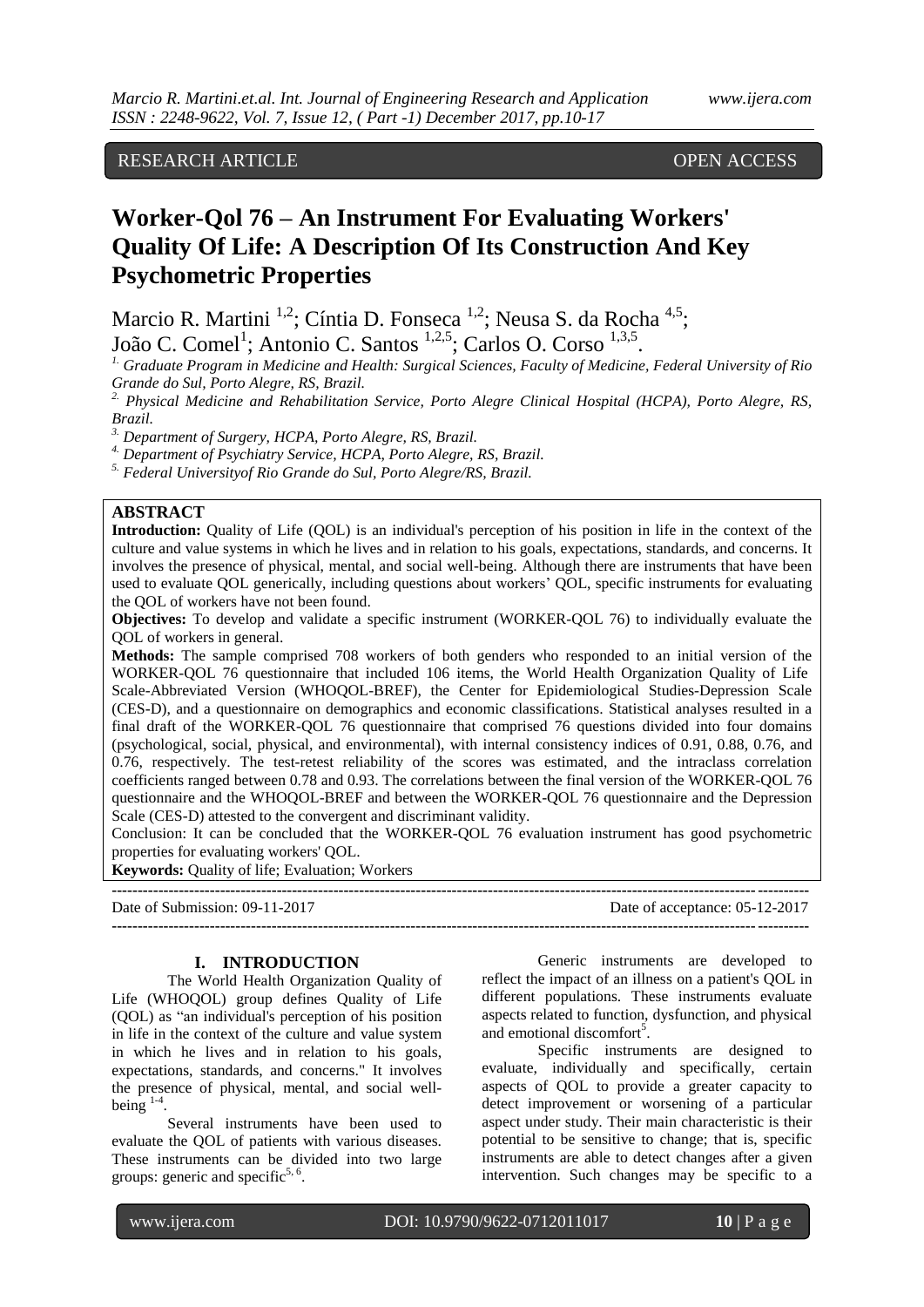particular function (physical ability, sleep, sexual function), to a given population (the elderly, the young), or to a particular characteristic  $(pain)^5$ .

A qualitative research technique using focus groups was chosen for the present study as a first step in building a specific questionnaire to evaluate workers' QOL. This choice was based on standards provided by international organizations that bring together QOL researchers (e.g., the International Society for Pharmacoeconomics and Outcomes Research - ISPOR) and that recommend the use of focus groups to ensure the content validity of the instrument to be created<sup>7</sup>.

The term "quality of working life" has been discussed and researched, and it has become an object of interest for leaders, managers, workers, and professionals in the occupational sciences as well as researchers<sup>8</sup>. The term "quality of life of the worker" has gained increased use in recent years and covers a number of practices, such as total quality programs, which emphasize workers' individual characteristics, improved working environments, and satisfaction with economic elements<sup>9</sup>.

Although there are instruments that can evaluate QOL generically and that include some questions about workers' QOL, consulting the Bireme and Pubmed databases for the period from October 1, 2013, to January 30, 2014, revealed no specific instruments for such an evaluation. In this scientific environment, various instruments for measuring QOL have been constructed and studied in different populations, but no validated instruments that offer a definitive concept for the evaluation of workers' QOL have been found $10, 11$ .

With the above in mind, the present study aims to develop and validate a specific instrument to individually evaluate the QOL of workers in general.

## **II. MATERIALS AND METHODS CONSTRUCTION OF THE WORKER-QOL 76 INSTRUMENT**

The focus group technique was used to construct the instrument. The first focus group was designated as an expert focus group. This group was formed by professionals with experience in health and in workers' QOL. It was composed of one physiatrist, two psychiatrists, two occupational physicians, one physiotherapist, two physical education professionals, and one workplace safety technician. The objectives of this group were to produce questionnaire items and to review, modify, and construct the domains that are important for workers' QOL in relation to the four WHOQOL group domains (physical, psychological, social, and environmental).Two meetings were held with the expert focus group at the Clinical Hospital of Porto Alegre in the meeting room of the Psychiatric Research Center on July 7 and 12, 2011. The meetings lasted an average of one hour and 30 minutes. At the end of each meeting, a transcription phase began, and the data used to build the instrument's domains were categorized, summarized, and analyzed.

The content analysis followed the Bardin content analysis method and included stages of preanalysis, material exploration and treatment of the results, inferences, and interpretation, after which the recording units were organized for the formation of the domains<sup>12</sup>. The domains were then used to elaborate upon the issues to be discussed in the workers' focus groups.

Three workers' focus groups were created from different economic activity sectors in three different regions of the state of Rio Grande do Sul, Brazil, to discuss and evaluate whether the proposed questions assessed workers' QOL. At the end of the workers' focus group discussions, the construction of the instrument, which at this stage contained 106 questions, was completed. To increase their ability to generalize, the workers' focus groups should include at least six of the eight Annual Social Information Report (RelaçãoAnual de InformaçõesSociais - RAIS) categories<sup>13</sup>.

#### **EVALUATION OF THE WORKER-QOL 76 INSTRUMENT'S PSYCHOMETRIC PROPERTIES**

This study was approved by the Research Ethics Committee of the Porto Alegre Clinical Hospital-RS under protocol number 10-0250. The participants signed terms of free and informed consent (TFIC).

## **SEMANTIC ANALYSIS AND COGNITIVE INTERVIEWS**

A semantic analysis was performed to verify that the 106 questions were understandable to the study participants. Ten workers participated in this analysis and had no difficulty understanding the questions. As a result of this analysis, the same wording was maintained for the questionnaire. Cognitive interviews were then conducted with 20 workers to determine whether they had any doubts in terms of understanding the questions. The workers did not have any difficulty understanding or completing the questionnaire. After these two stages, the 106 questions were applied in a field test.

# **POPULATION AND SAMPLE**

This stage was a field test of the instrument. To calculate sample size, some studies suggest that a sample of 20 or more individuals per question should be adequate for analysis.Given that the physical domain had the highest number of questions (35), it was chosen as the basis, which yielded a sample of 700 individuals [14]. We recruited a sample of 708 workers in 46 different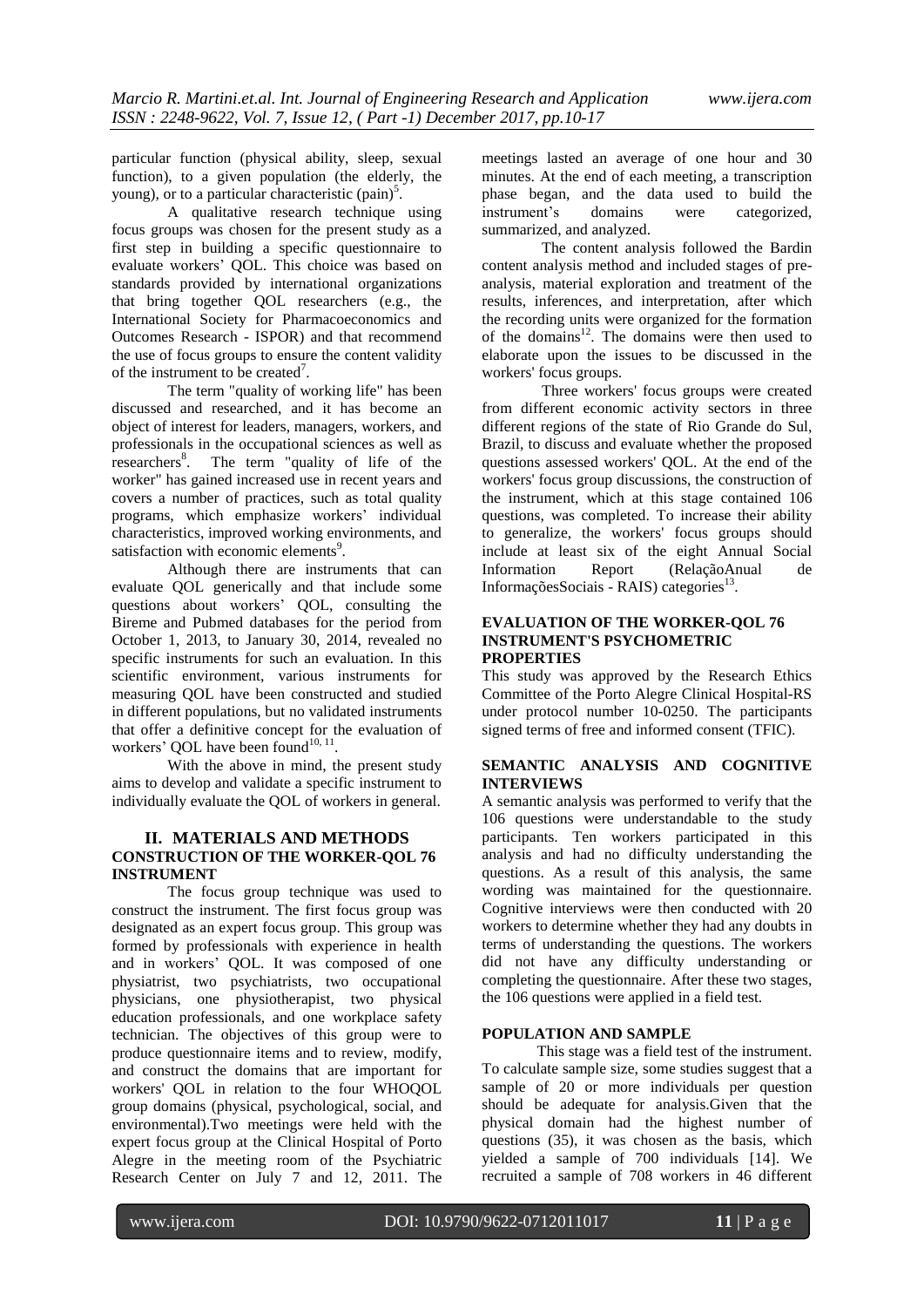professions who were residents of 32 cities in the state of Rio Grande do Sul, Brazil.

## **INSTRUMENTS**

#### Demographic data and economic classification questionnaire

Demographic data and economic classification questionnaires were used to summarize the demographic and economic characteristics of the sample.

# Depression Scale (CES-D)

The Center for Epidemiological Studies-Depression (CES-D) Scale consists of 20 questions that evaluate depression, with each question answered on a fourpoint scale ranging from (1) never or seldom to (4) almost always or always.

#### WHOQOL-BREF questionnaire

The World Health Organization Quality of Life Scale-Abbreviated Version (WHOQOL-BREF) has 26 questions based on a five-point scale to evaluate QOL. It consists of four domains (psychological, physical, social, and environmental) and has good reliability and validity.

#### WORKER-QOL 76 questionnaire

This questionnaire consists of 76 questions, with each question answered on a 5-point scale. The WORKER-QOL 76 has four domains: 1) a psychological domain, consisting of 17 questions; 2) a social domain, consisting of 24 questions; 3) an environmental domain, consisting of 22 questions; and 4) a physical domain, consisting of 14 questions.

#### **DATA COLLECTION**

Data were collected between October 2014 and June 2015. The participants signed terms of free and informed consent. They then completed the demographic and economic classification demographic and economic classification questionnaires, the CES-D scale, the WHOQOL-BREF questionnaire, and the WORKER-QOL 76 questionnaire. The response time was approximately 30 minutes.

#### **III. STATISTICAL ANALYSIS**

For purposes of instrument reliability, a test-retest was conducted, and the sample size calculation was deemed to require a 5% significance level, a power of 90%, and a minimum intraclass correlation coefficient (ICC) of 0.7, thus obtaining a total of 46 individuals. There was a two-week interval between the collection of the samples. A minimum ICC of 0.7 offers a good test-retest reliability index over two weeks<sup>15</sup>.

The demographic data and the economic classification questionnaires were used to categorize the demographic and economic characteristics of the sample. A Pearson correlation test was used to evaluate the convergent construct validity between the WORKER-QOL 76 and the WHOQOL-BREF measurements and between the WORKER-QOL 76 and the CES-D scale measurements. In classifying the correlation strength between the variables, values close to 0.30 were considered satisfactory, those between 0.30 and 0.50 were considered moderate, those above 0.50 were considered strong, and those below 0.30 were considered to have little value, even if statistically significant<sup>16</sup>. The CES-D scale was used to classify the depression symptoms of the participants. Individuals with a score equal to or greater than 16 on the CES-D scale were classified as having symptoms of depression $17$ . Cronbach's alpha was used to evaluate the internal consistency reliability of the WORKER-QOL 76. The higher the coefficient, the more reliable the instrument. Values above 0.70 were therefore considered adequate for this study<sup>18</sup>.

With regard to the handling of lost data, we followed a criterion establishing that participants who had 20% or more unanswered items were excluded from the sample<sup>19</sup>. Varimax rotation was used in the exploratory factor analysis. This method maximizes the factor loadings within a factor; a large number of variables are examined that can be summarized into a smaller set of factors without substantial loss of information. In general, factor loading should be at least 0.3 to contribute to the factor to which it belongs<sup>20</sup>. The analysis of the confirmatory factor model was performed using Bartlett's sphericity test, which evaluates the overall significance of all associations within a correlation matrix, and the Kaiser-Meyer-Olkin (KMO) Index, which is a measure that is calculated for both the total correlation matrix and each variable individually to evaluate the adequacy of the factor analysis. Values above 0.5 indicate adequacy of the factor model $^{20}$ .

Score calculations were performed according to the syntax of the WORKER-QOL 76 instrument, which can be obtained from the authors.

The data were processed and analyzed using SPSS version 18.0 (IBM Company).

# **IV. FIELD TEST RESULTS**

A total of 293 (41.4%) men and 415 (58.6%) women were interviewed; the mean age was  $38$  years (SD = 12.0). Most of the participants had completed a university-level education (38.5%), and the most frequent occupation was administrative assistant. The metropolitan region of Porto Alegre had the most participants.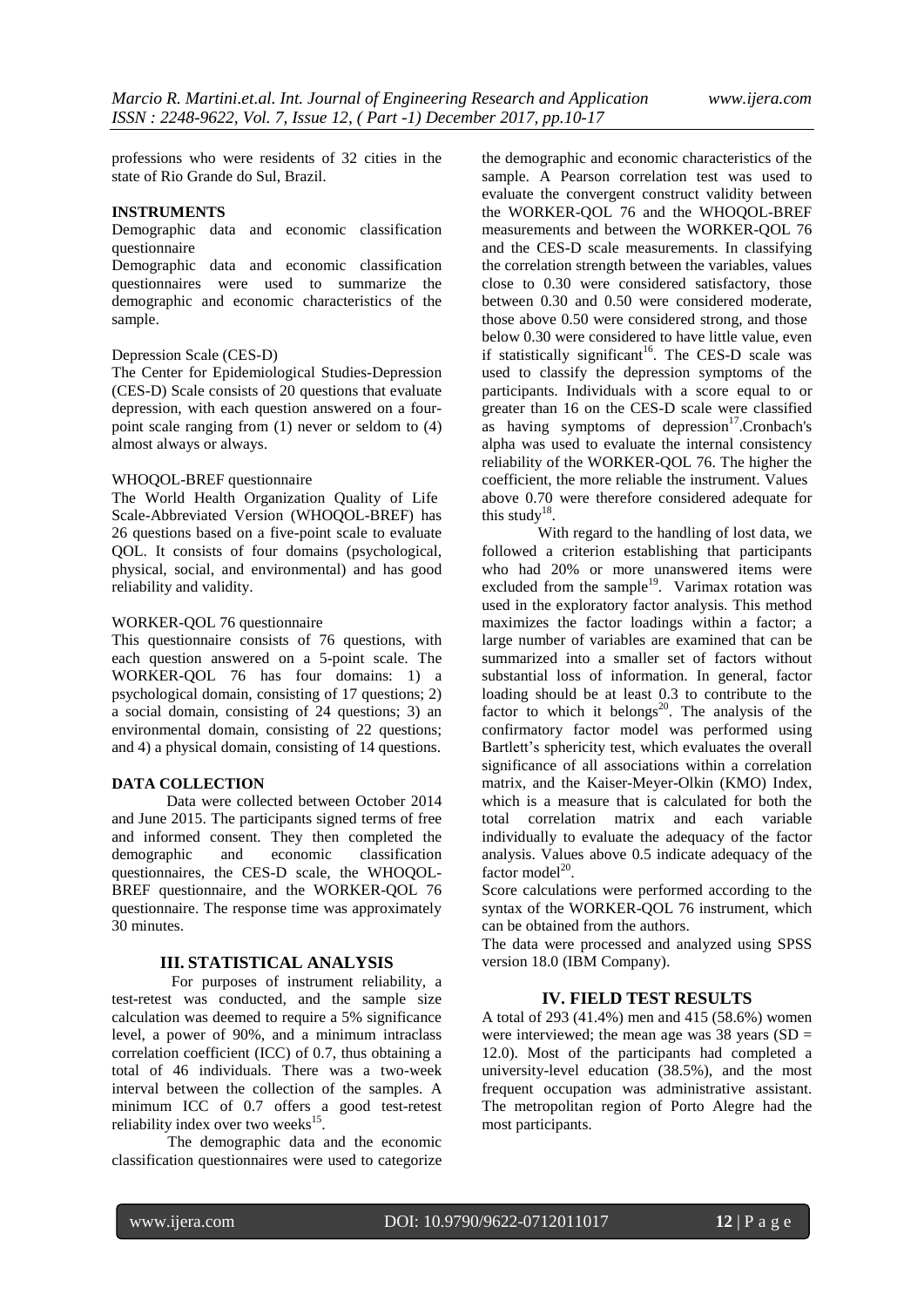| Table 1. Sample characteristics   |                 |  |  |  |
|-----------------------------------|-----------------|--|--|--|
| Variables                         | $n = 708$       |  |  |  |
| Age (Years) – average $+$ - DP    | $37,5 \pm 12,0$ |  |  |  |
|                                   |                 |  |  |  |
| Gender – $n$ (%)                  |                 |  |  |  |
| Male                              | 293 (41,4)      |  |  |  |
| Female                            | 415 (58,6)      |  |  |  |
|                                   |                 |  |  |  |
| Marital Status $- n$ (%)          |                 |  |  |  |
| Single                            | 215 (30,4)      |  |  |  |
| Married / stadyrelationship       | 215 (30,4)      |  |  |  |
| Separed / Divorsed                | 61(8,6)         |  |  |  |
| Widower                           | 8(1,1)          |  |  |  |
|                                   |                 |  |  |  |
| Education - $n$ (%)               |                 |  |  |  |
| <b>IncompletePrimary</b>          | 29(4,2)         |  |  |  |
| Complete Primary                  | 39(5,6)         |  |  |  |
| Incomplete High School            | 32(4,6)         |  |  |  |
| Complete High School              | 173 (24,8)      |  |  |  |
| IncompleteCollege                 | 156(22,3)       |  |  |  |
| Complete College                  | 269 (38,5)      |  |  |  |
|                                   |                 |  |  |  |
| EconomyClass - n (%)              |                 |  |  |  |
| A                                 | 66 (9,5)        |  |  |  |
| B                                 | 418(60,1)       |  |  |  |
| $\mathcal{C}$                     | 173 (24,9)      |  |  |  |
| D                                 | 18(2,6)         |  |  |  |
| E                                 | 21(3,0)         |  |  |  |
|                                   |                 |  |  |  |
| Mostfrequentoccupations - $n$ (%) |                 |  |  |  |
| AdministrativeAssistant           | 304(46,1)       |  |  |  |
| Services Assistant                | 49 (7,4)        |  |  |  |
| technician                        | 41 $(6,2)$      |  |  |  |
| Self Employed                     | 27(4,1)         |  |  |  |
| Maintenance Staff                 | 32(4,9)         |  |  |  |
| PhysicalEducationTeacher          | 20(3,0)         |  |  |  |
| Nursing                           | 18(2,7)         |  |  |  |
| <b>AgricultureWorkers</b>         | 18(2,7)         |  |  |  |
| SanitationWorkers                 | 17(2,6)         |  |  |  |
| Professors                        | 16(2,4)         |  |  |  |
| Physiotherapist                   | 12(1,8)         |  |  |  |
| Others                            | 154(16,1)       |  |  |  |
|                                   |                 |  |  |  |
| Regions - $n$ $%$                 |                 |  |  |  |
| Santa Cruz                        | 53(7,5)         |  |  |  |
| Metropolitan                      | 559 (79,0)      |  |  |  |
| Serra                             | 96 (13,6)       |  |  |  |

Regarding the analysis of removed WORKER-76 QOL questions, 21 questions were excluded after the exploratory factor analysis, including seven questions as a result of the Cronbach's alpha analysis and two questions due to the confirmatory factor analysis.

Among the participants, 31% scored above 16 points on the CES-D, which is the level indicative of a major depressive disorder.

The test-retest comparison showed strong agreement between the measurements (ICC =  $0.88$ ;  $95\%$  CI: 0.78 - 0.93;  $p < 0.001$ ).

Internal consistency was measured using Cronbach's alpha. The indices showed good internal consistency in each domain. The values were 0.91, 0.88, 0.76, and 0.76 for the psychological, social, environmental, and physical domains, respectively.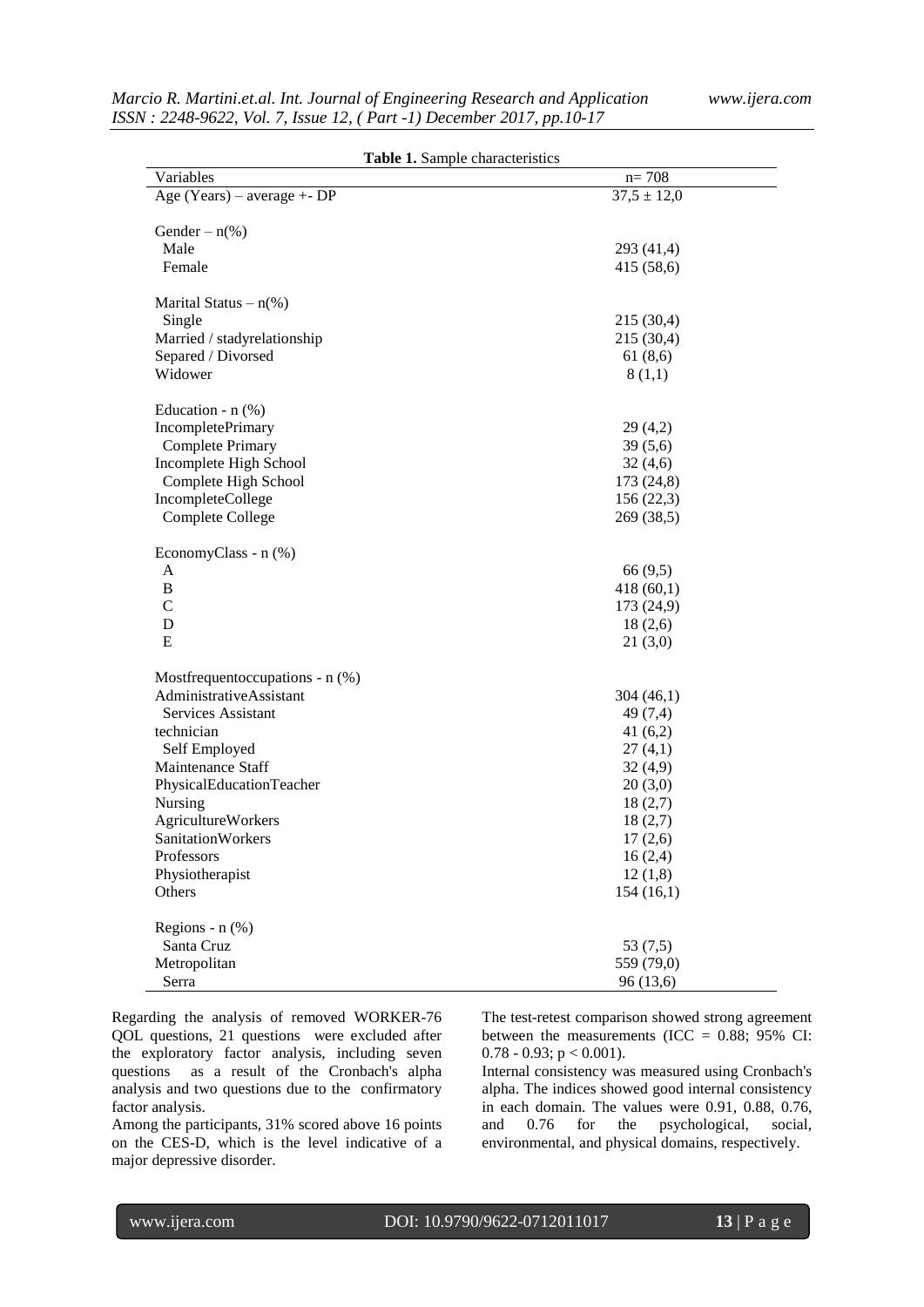| <b>Table 2.</b> Consistency internal |                 |                 |               |                 |
|--------------------------------------|-----------------|-----------------|---------------|-----------------|
| Domains                              | Psychological   | Social          | Environment   | Physical        |
| Cronbach Alfa                        | 0.91            | 0.88            | 0.76          | 0.76            |
| Average $\pm$ DP                     | $73.1 \pm 16.5$ | $63.6 \pm 12.8$ | $51.4 + 12.8$ | $62.2 \pm 15.5$ |

The results of the evaluation of the correlation between both the WHOQOL-BREF scale and the CES-D scale with the WORKER-QOL 76 are

presented in Table 3, which shows values between 0.30 and 0.50, representing moderate correlation.

| Table 3. Pearson correlation coefficient values with the WHOQOL measures - BREF, Center for Epidemiologic |  |
|-----------------------------------------------------------------------------------------------------------|--|
| Studies - Depression Scale (CES-D) to the WORKER-QOL76.                                                   |  |

|               | WORKER-OOL76 |  |  |
|---------------|--------------|--|--|
| WHOQOL-BREF   |              |  |  |
| Psychological | $0,450*$     |  |  |
| Social        | $0,301*$     |  |  |
| Environment   | $0,480*$     |  |  |
| Physical      | $0,542*$     |  |  |
| General       | $0,366*$     |  |  |
| $CES-D$       | $-0.489*$    |  |  |

CES-D: Center Epidemiologic Studies – Depression Scale

 $*$  p<0,001

The confirmatory factor analysis showed a good fit for the model with four domains  $(KMO = 0.91)$ ; Bartlett's test = 21,806;  $p < 0.001$ ). The factor

loadings of the items belonging to each domain are presented in Tables 4.

| <b>Table 4.</b> Confirmatory Factor Analysis _ WORKER - 76 QOL – Psycological Domain |  |  |
|--------------------------------------------------------------------------------------|--|--|
|                                                                                      |  |  |

| <b>Questions</b>                                                           | Psychological | <b>Social</b> | <b>Environment</b> | <b>Physical</b> |
|----------------------------------------------------------------------------|---------------|---------------|--------------------|-----------------|
|                                                                            | <b>Domain</b> | Domai         | <b>Domain</b>      | <b>Domain</b>   |
| 12 - Does your job interfere with your sex life?                           | 0.42          |               |                    |                 |
| 14 - Do external problems to work interfere with work?                     | 0.63          |               |                    |                 |
| 15 – Do external problems to work interfere with their QOL?                | 0.51          |               |                    |                 |
| 16 -Do personal problems interfere with work tasks?                        | 0.68          |               |                    |                 |
| $17 - Can't you fulfill the tasks related to your job because of external$ | 0.51          |               |                    |                 |
| problems to work?                                                          |               |               |                    |                 |
| $22 - Does the work that you do influence your health?$                    | 0.38          |               |                    |                 |
| $31 - Does$ the work make you an anxious person?                           | 0.58          |               |                    |                 |
| $32 - Does the work make you a depressed person?$                          | 0.65          |               |                    |                 |
| 33 - Do working problems affect you emotionally?                           | 0.60          |               |                    |                 |
| 36 - Do working problems make you a depressed person?                      | 0.65          |               |                    |                 |
| 37 – Do working problems make him an anxious person?                       | 0.64          |               |                    |                 |
| 38 -Do emotional problems harm your work?                                  | 0.75          |               |                    |                 |
| 39 – Do emotional problems make it difficult to start your work?           | 0.74          |               |                    |                 |
| $40 - Do$ emotional problems make it difficult to work required hours?     | 0.66          |               |                    |                 |
| 49 – Does your work let you emotionally exhausted?                         | 0,36          |               |                    |                 |
| 51 - How much does your work let you emotionally exhausted?                | 0.44          |               |                    |                 |
| 52 - How much does your work let you depressed?                            | 0.42          |               |                    |                 |
| 2- Do you feel pleased with the work you do?                               |               | 0.63          |                    |                 |
| 3- Do you feel save in relation to stability?                              |               | 0.35          |                    |                 |
| 5- How much does your salary give you the feelings of pleasure?            |               | 0.55          |                    |                 |
| 6- Do financial incentives influenceyourprofessionalqualification?         |               | 0.41          |                    |                 |
| 7- Is your salary from the work you do able to cover your needs?           |               | 0.51          |                    |                 |
| 13- Is information offered on labor risks?                                 |               | 0,40          |                    |                 |
| 34. Do you feel respected for the work you do?                             |               | 0.55          |                    |                 |
| 35- Are you respected by other colleagues when you feel sick and           |               | 0,40          |                    |                 |
| does not have the same conditions to carry out your activities?            |               |               |                    |                 |
| 41. Do you feel motivated to improve knowledge, education and              |               | 0.38          |                    |                 |
| 42- Do you have adequate financial return for the work you do?             |               | 0,57          |                    |                 |
| 43- Do you feel emotionally done with work?                                |               | 0.69          |                    |                 |
| 44-Do you consider yourself a person recognized by the work you            |               | 0,66          |                    |                 |
| 48. Do feel pleasure in the activities in your workplace?                  |               | 0.45          |                    |                 |
| 53- Does the worplace give you the necessary conditions to perform         |               | 0,40          |                    |                 |
| the required tasks?                                                        |               |               |                    |                 |
| 67- Do you feel that you have energy to perform activities of your         |               | 0,32          |                    |                 |
| daily life at the end of your workday?                                     |               |               |                    |                 |
| 93- Are you satisfied with personal relationships in your work?            |               | 0,55          |                    |                 |
| 94-Do you feel satisfied with the work you do?                             |               | 0.65          |                    |                 |
| 95- Are you satisfied with the feedbacks that you receive in your          |               | 0,75          |                    |                 |
|                                                                            |               |               |                    |                 |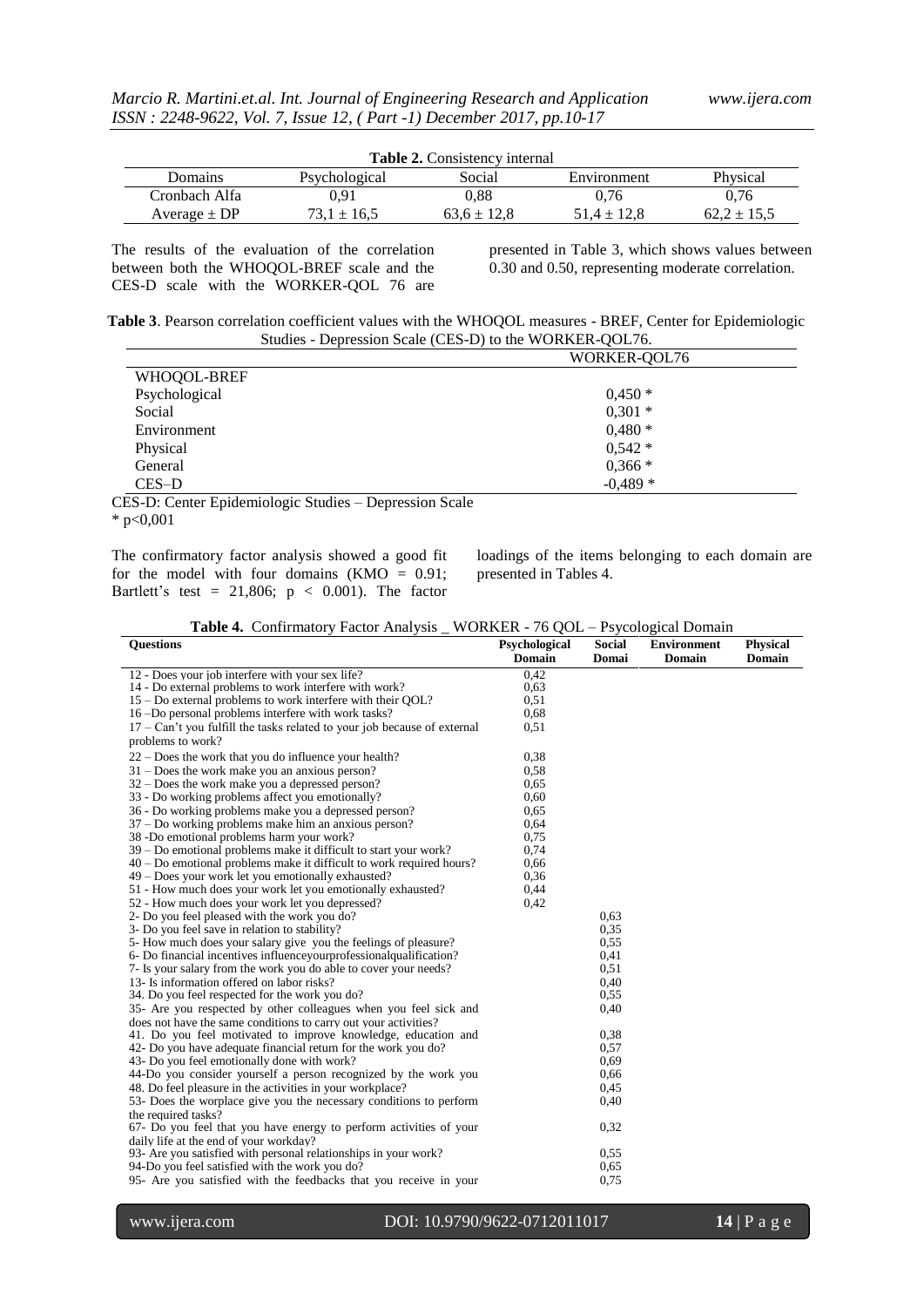| 96- Does your salary bring the feelings of satisfaction?                   | 0,57 |              |
|----------------------------------------------------------------------------|------|--------------|
| 97- Are you satisfied with the equipment in your work?                     | 0,48 |              |
| 98- Are vou satisfied with the structure of the place where you work?      | 0,56 |              |
| 99- Are you satisfied with the relationship with your colleagues?          | 0,50 |              |
| 101- Are you satisfied with your relationship with your manager?           | 0,58 |              |
| 102- Are you satisfied with the ergonomic interventions of your            | 0.47 |              |
| 1- Does satisfaction with life in general influences their QOL?            |      | 0.42         |
| 4- Do earnings (salary, money, wages) influence QOL?                       |      | 0.36         |
| 8- Being healthy influences their quality of life?                         |      | 0.38         |
| 18- Does the incentive of schedule adequacy influence your                 |      | 0,43         |
| professional qualification?                                                |      |              |
| 23- Do sleep, physical fatigue and pain, influence quality of life?        |      | 0.62         |
| 24- Do labor problems change your working routine?                         |      | 0.49         |
| 25- Do labor problems affect job performance?                              |      | 0.44         |
| 26- How much does food influence your health?                              |      |              |
| 27- Does food influence your ability to work?                              |      | 0.48<br>0.30 |
|                                                                            |      | 0.51         |
| 29- Do emotional or psychological aspects influence OOL?                   |      |              |
| 30- Does the work you do interfere in your QOL?                            |      | 0.35         |
| 56- Doesn't the workplace allow you to focus to accomplish the tasks       |      | 0,32         |
| required because of excesses of tasks performed?                           |      |              |
| 78- Being able to do the job interferes in the QOL?                        |      | 0.55         |
| 80- Do you feel glad to help other coworkers in their activities?          |      | 0,42         |
| 81- Do paid extra hour activities interfere in the QOL?                    |      | 0.60         |
| 82- Does the work interfere in social events participation, health care,   |      | 0.53         |
| meetings with family and / or friends?                                     |      |              |
| 83 – Going on vacation and holidays interfere in your QOL?                 |      | 0.63         |
| 84-Does the amount spend on means of transportation interfere in the       |      | 0.43         |
| 85- Does the time spend on the means of transportation interfere in        |      | 0.50         |
| 86- Do the extra hour activities interfere in your leisure?                |      | 0.65         |
| 87- Do the extra hour activities interfere in your daily routine?          |      | 0.65         |
| 88- Do the extra hour activities interfere in your OOL?                    |      | 0.63         |
| 9- Is the physical pain you feel in your work environment different        |      | 0.41         |
| from the pain you feel out of it?                                          |      |              |
| 47- Do you need health care to carry out activities?                       |      | 0.56         |
| 61- Is your physical health influenced by activities performed in a        |      | 0.56         |
| standing position in your work?                                            |      |              |
| 63- Is your physical health influenced by activities that change           |      | 0,47         |
| positions (eg standing, sitting, repetitive movements) in your work?       |      |              |
| 64- Is your physical health influenced by repetitive movements             |      | 0.59         |
| performed in your work?                                                    |      |              |
| 65- Is your physical health influenced by excessive force held in your     |      | 0.67         |
| 70- Does few hours sleeping influence at work?                             |      | 0.59         |
| 71- Does physical pain interfere in work-related activities?               |      | 0.67         |
| 72- How much does physical pain affect your QOL?                           |      | 0.59         |
| 73- Does physical pain caused by factors outside work environment          |      | 0.65         |
| interfere in the activities of your job?                                   |      |              |
| 74- Does physical pain felt by factors outside the work environment        |      | 0,54         |
| 75- Does the fatigue felt by the work interfere in the leisure activities  |      | 0.36         |
| 76- Do risk related factors related your job interfere in your activities? |      | 0,60         |

The calculation of scores carried out according to Worker instrument - QOL 76 syntax is shown in Table 5. **Table 5 -** Calculation of worker scores - QOL 76

| <b>Table 5 - Calculation of WOIKER SCOLES - OOL</b> 70 |                          |         |         |                     |
|--------------------------------------------------------|--------------------------|---------|---------|---------------------|
| Domain                                                 | <b>Numberofquestions</b> | Minimum | Maximum | Transformation      |
| Psychological Domain                                   | 17                       |         | 85      | $((X-17)/68) * 100$ |
| Social Domain                                          | 24                       | 24      | 120     | $((X-24)/96)$ *100  |
| <b>Environment Domain</b>                              | 22                       | 22      | 110     | $((X-22)/88) *100$  |
| Physical Domain                                        | 13                       | 13      | 65      | $((X-13)/52)$ *100  |
| Total                                                  | 76                       | 76      | 380     | $((X-76)/304)$ *100 |

#### **V. DISCUSSION**

The psychometric indices obtained from the factorial validity of the instrument combined with the good indicators for convergent and discriminant validity provide evidence that the WORKER-QOL 76 questionnaire is a valid and reliable instrument for evaluating workers' QOL.

The initial version of the instrument consisted of 106 questions, which were then reduced to 76 questions after the statistical analysis.

The removal of 30 questions in the final version of the instrument did not harm the content

thereof because each eliminated question had a question that corresponded to it among those remaining. For example, the deleted question, "To what extent does poor quality of sleep influence your quality of life?" had the corresponding question, "To what extent does sleeping fewer hours than is your routine affect your work?", which remained in the instrument.

The workers' focus groups included the participation of most of the categories represented in the RAIS, which affords it good generalizability<sup>13</sup>.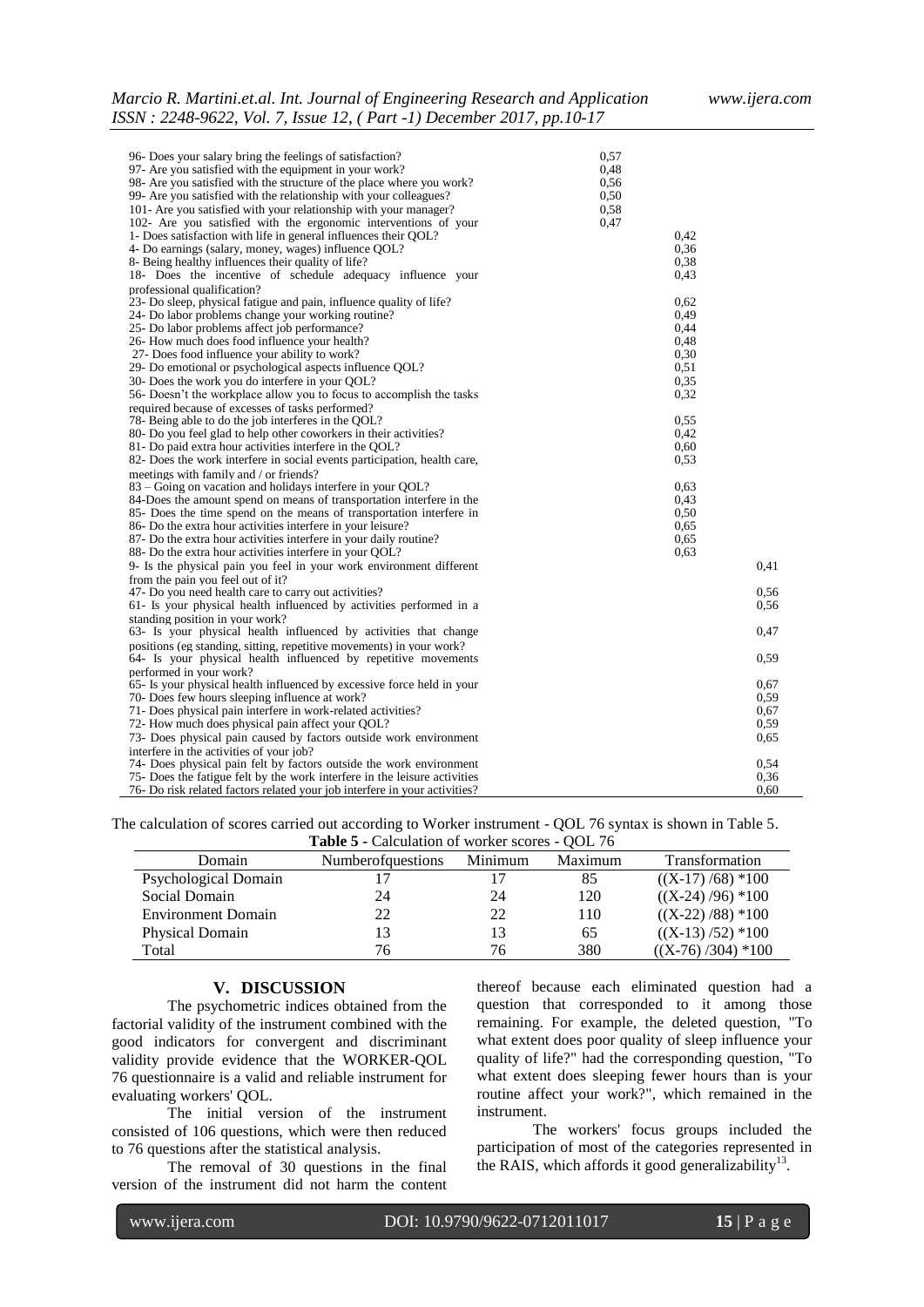The Cronbach's alpha coefficient values were substantial, which indicated that the instrument has good internal consistency. Our results were similar to those presented by Fleck et  $al<sup>21</sup>$ .

Regarding stability, which was ascertained using the test-retest method, the intraclass correlation coefficients showed strong concordance between measurements, ranging from 0.78 to 0.93. Values of 0.70 or more represent a good test-retest reliability  $index<sup>15</sup>. Our study achieved a test-retest reliability$ index of 0.88. The instruments were administered with an interval of two weeks between them. Two weeks is sufficient time to perform a test-retest. These results are similar to those observed by Moreno et al.  $^{22}$ in a prospective cohort study of technical and administrative employees of a university in the State of Rio de Janeiro, Brazil.

Regarding convergent validity, it was observed that the correlations between the questions and the psychological, social, and environmental domains showed a moderate effect and that the correlation with the physical domain showed a strong effect. Similar results have been found by other authors when testing construct validity, showing a moderate to strong correlation variance<sup>23-25</sup>. Thus, with satisfactory convergent and divergent validity values, the instrument has construct validity<sup>16</sup>.

The confirmatory factor analysis using the KMO test demonstrated a good fit for the model with four domains, which indicates the adequacy of the data for factor analysis. In addition, Bartlett's sphericity test was significant, thus providing evidence that the correlations between the items allowed the factor analysis to be performed. Ferreira et al.<sup>26</sup>found results similar to ours.

The strength of our study lies in the fact that it covers a large sample across three regions in the State of Rio Grande do Sul, Brazil. However, this state is divided into seven regions. Generalizing the results may therefore have certain limitations.

The WORKER-QOL 76 instrument may be used in future studies to profile a particular group of workers. It can also be used to compare different groups of workers with each other and to compare the same group in relation to factors such as time.

In conclusion, the present study showed that the WORKER-QOL 76 evaluation instrument is valid and reliable and has good psychometric properties for evaluating the QOL of workers in general.

#### **REFERENCES**

- [1]. The World Health Organization Quality of Life assessment (WHOQOL): Position paper from the World Health Organization. SocSci Med 1995; 41, (10):1403-1409.
- [2]. Fleck MP, Louzada S, Xavier M, Chachamovich E, et al. Application of the Portuguese version of the instrument for the

assessment of quality of life of the World Health Organization (WHOQOL-100).Rev SaúdePública 1999; 33(2): 198-205.

- [3]. Berlim MT, Fleck MP. "Quality of life": a brand new concept for research and practice in psychiatry. RevBrasPsiquiatr 2003; 25(4):249- 252.
- [4]. Santos AC, Bredemeier M, Rosa KF, et al. Impact on the Quality of Life of an Educational Program for the Prevention of Work-Related Musculoskeletal Disorders: a randomized controlled trial. BMC Public Health 2011.
- [5]. Lopez, AD.,Ciconelli RM., Reis, FB. Medidas de Avaliação de Qualidade de Vida e Estados de Saúde em Ortopedia. Rev Bras Ortopedia 2007; 43(2): IX-XIII.
- [6]. Patrick DL, Deyo RA. Generic and diseasespecific measures in assessing health status and quality of life. Med Care 1989; 27(3): 217-232.
- [7]. Patrick DL, Burke L B, Gwaltney CJ, et al. Content validity-establishing and reporting the evidence in newly developed patient-reported outcomes (PRO) instruments for medical product evaluation: ISPOR PRO good research practices task force report: part 1--eliciting concepts for a new PRO instrument. Value Health,2011; 14(8), 967-977.
- [8]. Limongi-FrançaAC. Qualidade de vida no trabalho: conceitos e práticas na sociedade pós industrial.Atlas. 2004.
- [9]. Lacaz FAC. Qualidade de vida no trabalho e saúde/doença. Ciência & Saúde Coletiva 2000; 5: 151-161.
- [10]. Bell C, McLeod LD, Nelson LM, Fehnel SE, et al. Development and psychometric evaluation of a new patient-reported outcome instrument measuring the functional impact of insomnia. Qual Life Res 2011; 20:1457-1468.
- [11]. Jenkinson C, Coulter A, Wright L. Short form 36 (SF36) health survey questionnaire: normative data for adults of working age. BMJ 1993; 306: 1437-1440.
- [12]. Bardin L. Análise de conteúdo. Lisboa: Edições 70,2004.
- [13]. Emprego MdTe. Relação Anual de Informações Sociais - RAIS. In: EmpregoMdTe, ed. 2010.
- [14]. Hair J, Anderson R, Tatham R, Black W, et al. Análise multivariada de dados. Porto Alegre: Bookman, 2005.
- [15]. Terwee CB, Bot SD, de Boer MR, Danielle AVW, et al. Quality criteria were proposed for measurement properties of health status questionnaires. Journal of Clinical Epidemiology 2007; 60(1): 34-42.